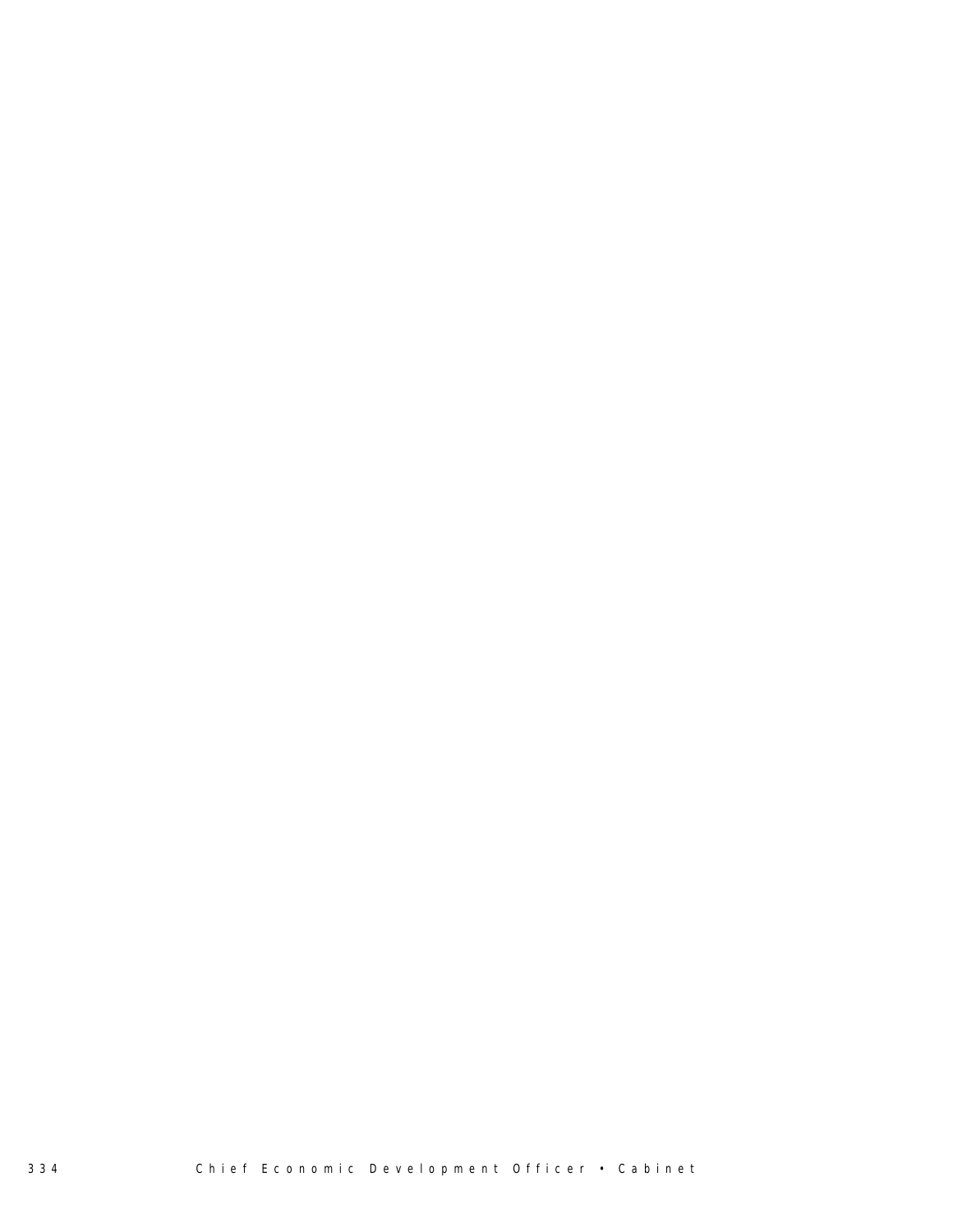# Chief Economic Development Officer

# *John F. Palmieri, Chief Economic Development Officer*

#### *Cabinet Mission*

The Economic Development Cabinet is charged with developing and implementing an economic development strategy which will lead Boston into the twenty-first century. Planning, development, housing, marketing, and related financial functions have been restructured and coordinated to operate more efficiently and with accountability to the citizens, both corporate and private, of Boston. Successful completion of these efforts will provide Boston with a solid base on which to grow.

| <b>Operating Budget</b>            | Program Name                                                  | Total Actual '08   | Total Actual '09   | Total Approp '10     | <b>Total Budget '11</b> |
|------------------------------------|---------------------------------------------------------------|--------------------|--------------------|----------------------|-------------------------|
|                                    | <b>Boston Residents Jobs Policy</b><br>Small & Local Business | 489.952<br>575.645 | 461.835<br>594,859 | 446.777<br>604.408   | 460,865<br>599,714      |
|                                    | <b>Total</b>                                                  | 1,065,597          | 1,056,694          | 1,051,185            | 1,060,579               |
| <b>Capital Budget Expenditures</b> |                                                               | Actual '08         | Actual '09         | <b>Estimated '10</b> | Projected '11           |
|                                    |                                                               |                    |                    |                      |                         |
|                                    | Boston Redevelopment Authority                                | 778.707            | 474.174            | 10,000               | 140,000                 |
|                                    | <b>Total</b>                                                  | 778,707            | 474,174            | 10.000               | 140,000                 |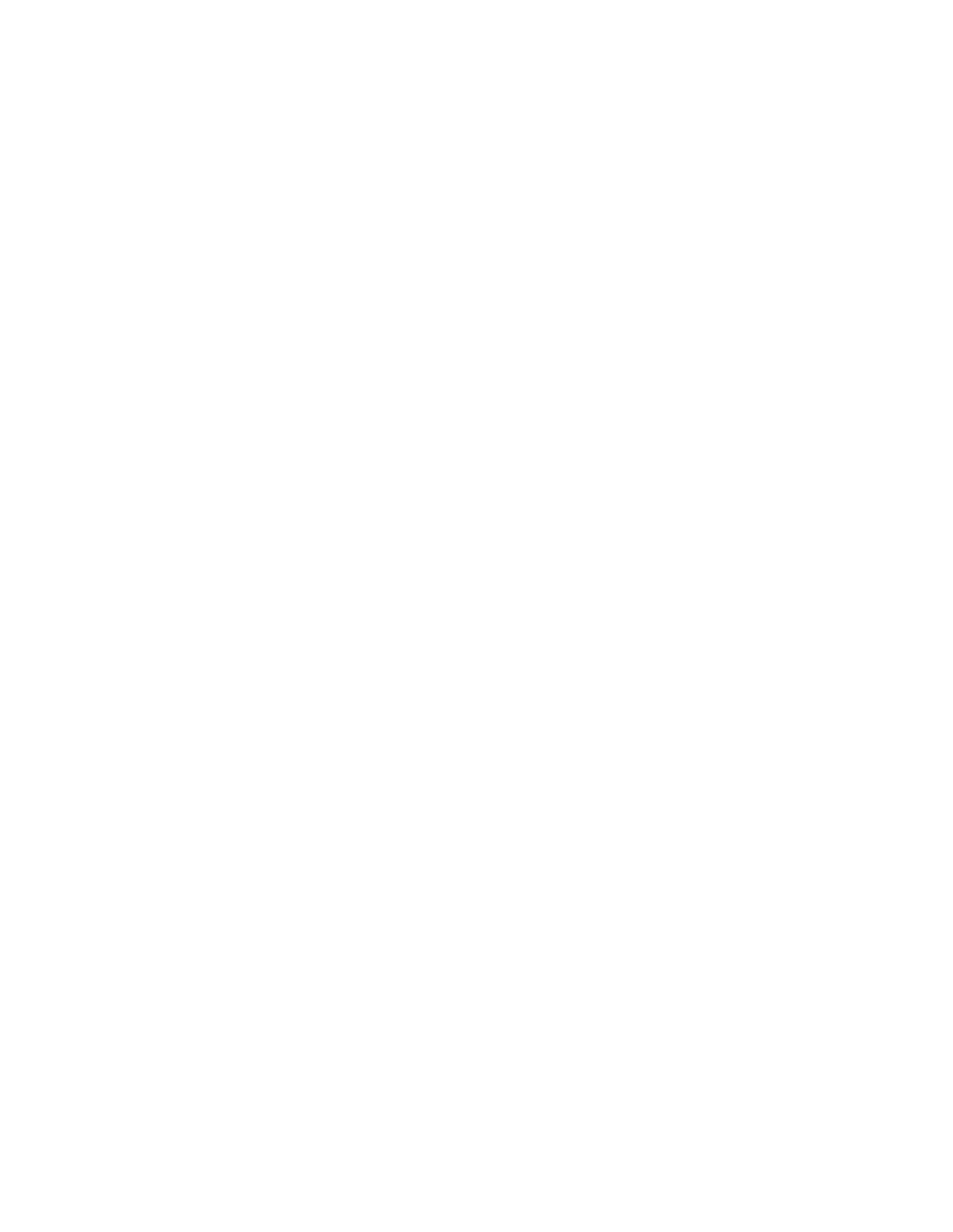# Boston Redevelopment Authority Operating Budget

## *John F. Palmieri, Director Appropriation: 171*

# *Department Mission*

In partnership with communities, the BRA plans Boston's future while respecting its past. We prepare our residents for new opportunities through training, human services and job creation. The BRA guides physical, social, and economic change in Boston's neighborhoods and its downtown to shape a more prosperous, comfortable, and beautiful city for all.

## *FY11 Performance Strategies*

- To conduct comprehensive land use planning that coordinates economic factors, open space, transportation needs, environmental protection, urban design and other citywide issues that affect the quality of life in the city.
- To complete the rezoning of Boston's neighborhoods and downtown.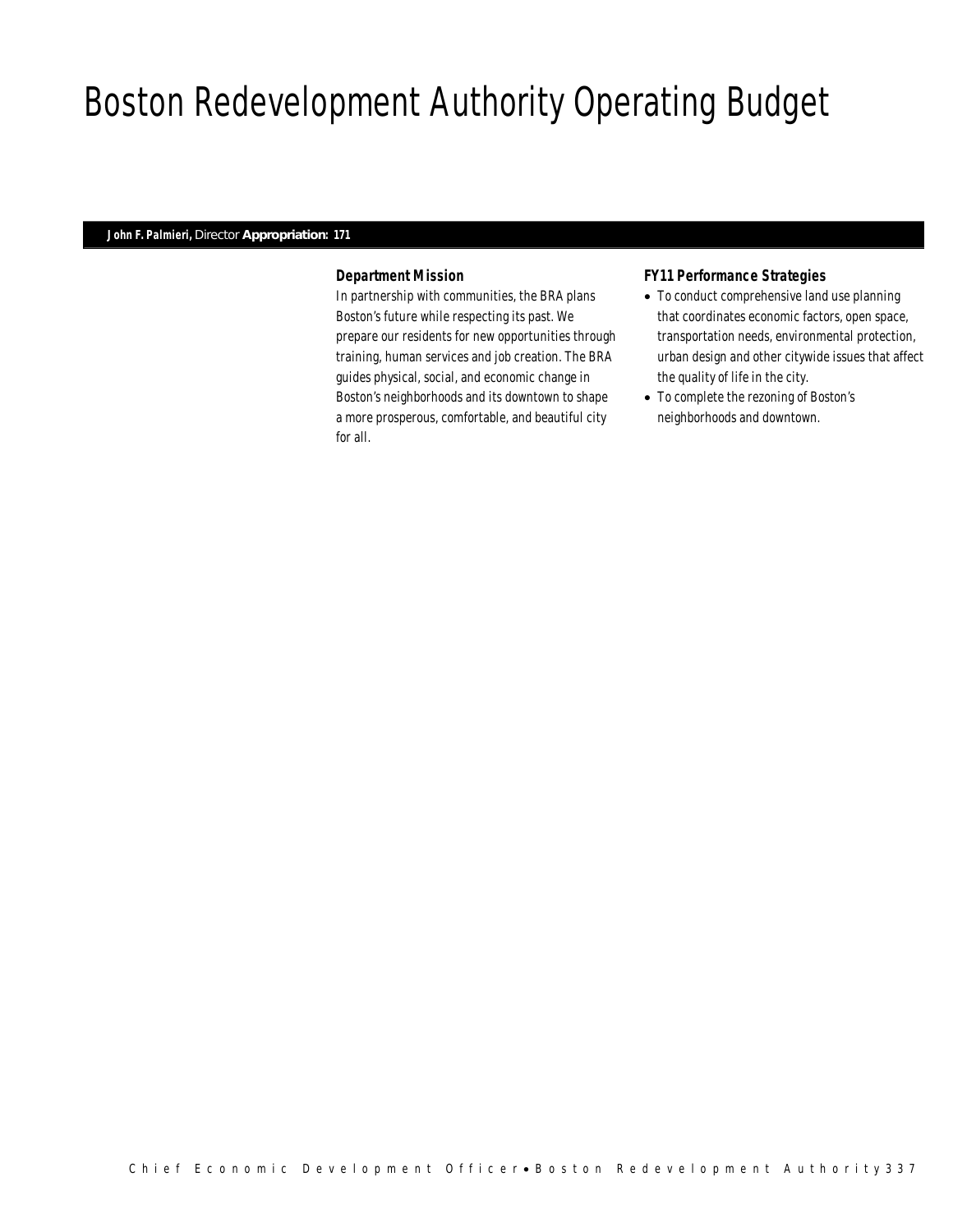# Boston Redevelopment Authority Capital Budget

## *Overview*

The Boston Redevelopment Authority, functioning as Boston's central planning organization, will continue providing in-house planning expertise and will also help leverage external resources necessary to shape Boston's future. The Capital Plan will support opportunities in the city-owned development areas such as the Charlestown Navy Yard and Boston Marine Industrial Park; Capital funding will be available in FY10 to support projects at these locations that leverage external grants.

### *FY11 Major Initiatives*

- Additional improvements to the Charlestown Navy Yard Pier 3 and Pier 4 will be constructed leveraging City capital funds with State grants.
- The Boston Redevelopment Authority will begin the construction for reconstruction of the Thoreau Path in the West End (listed in the Public Works Department budget).
- The BRA is also a partner with Public Works and the Transportation Department in the revitalization of Dorchester Avenue. Construction will begin this summer funded by the American Recovery and Reinvestment Act.

| <b>Capital Budget Expenditures</b> |                  | Total Actual '08 | Total Actual '09 |        | <b>Estimated '10 Total Projected '11</b> |
|------------------------------------|------------------|------------------|------------------|--------|------------------------------------------|
|                                    |                  |                  |                  |        |                                          |
|                                    | Total Department | 778.707          | 474.174          | 10.000 | <i><b>140,000</b></i>                    |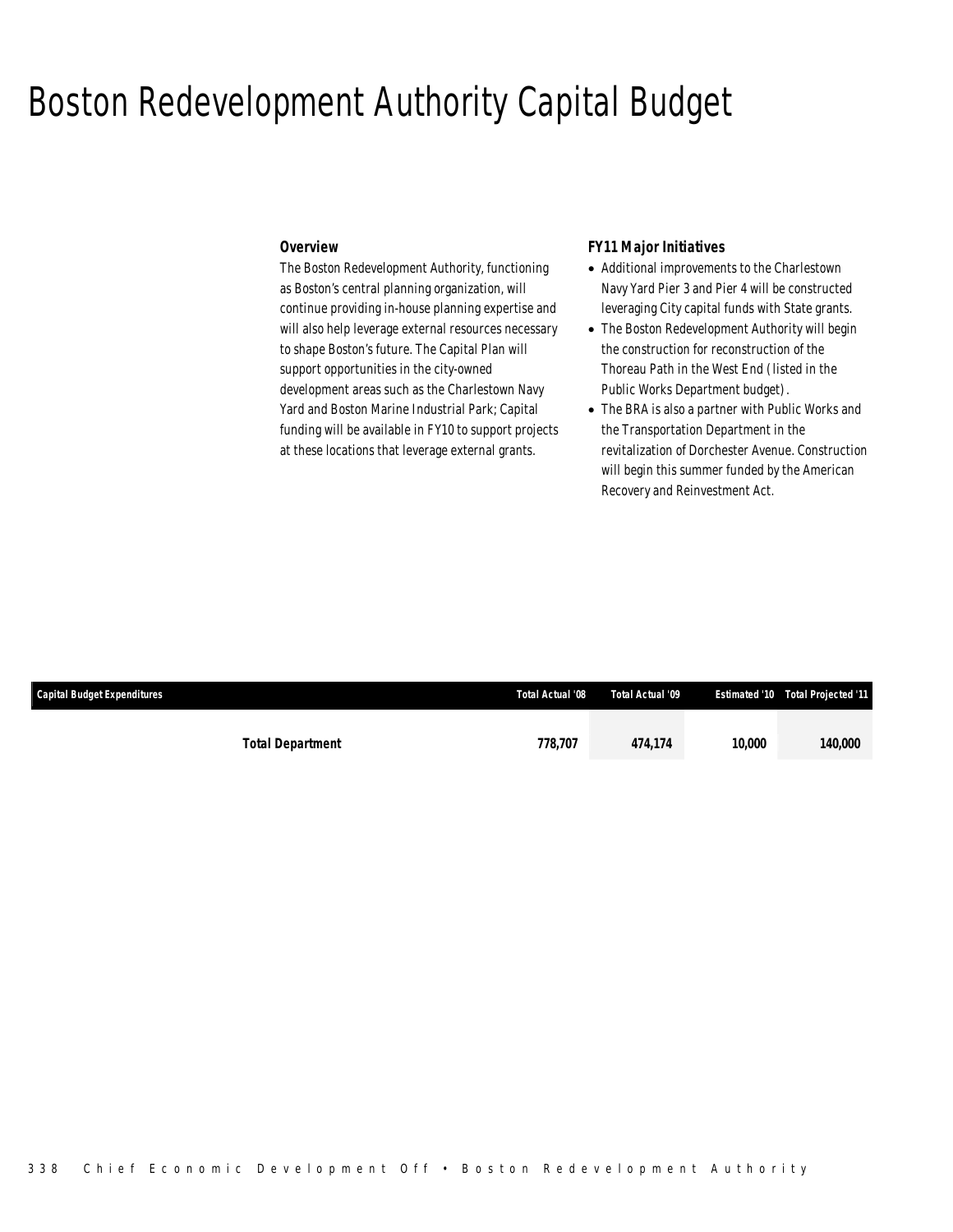# Boston Redevelopment Authority Project Profiles

## *B.M.I.P. RAIL DESIGN*

## *Project Mission*

Design to reactivate the railway system in the Boston Marine Industrial Park. Design grant is provided by EOT. *Managing Department,* Boston Redevelopment Authority *Status,* In Design *Location,* South Boston *Operating Impact,* No

## *Authorizations* Source **Existing** FY11 Future Non Capital Fund Total City Capital 125,000 0 0 0 125,000 Grants/Other 0 0 0 412,500 412,500 Total 125,000 0 0 412,500 537,500*Expenditures (Actual and Planned)* Source Thru 6/30/09 FY10 FY11 FY12-15 Total City Capital 94,997 10,000 0 20,003 125,000 Grants/Other 0 0 0 0 0 0 Total 94,997 10,000 0 20,003 125,000

## *CNY, PIER 3 IMPROVEMENTS PHASE II*

*Project Mission* 

Design and construct a pedestrian bridge and complete design/engineering plans for future phases. *Managing Department,* Boston Redevelopment Authority *Status,* To Be Scheduled *Location,* Charlestown *Operating Impact,* No

| <b>Authorizations</b>                    |          |             |             |             |         |
|------------------------------------------|----------|-------------|-------------|-------------|---------|
|                                          |          |             |             | Non Capital |         |
| Source                                   | Existing | <b>FY11</b> | Future      | Fund        | Total   |
| City Capital                             | 212,500  | 0           | 0           | $\Omega$    | 212,500 |
| Grants/Other                             | 0        | $\left($    | $\Omega$    | 637,500     | 637,500 |
| Total                                    | 212,500  | 0           | 0           | 637,500     | 850,000 |
| <b>Expenditures (Actual and Planned)</b> |          |             |             |             |         |
|                                          | Thru     |             |             |             |         |
| Source                                   | 6/30/09  | <b>FY10</b> | <b>FY11</b> | FY12-15     | Total   |
| City Capital                             | 0        | 0           | 40,000      | 172,500     | 212,500 |
| Grants/Other                             | 0        | 0           | 0           |             |         |
| Total                                    | 0        | 0           | 40,000      | 172,500     | 212,500 |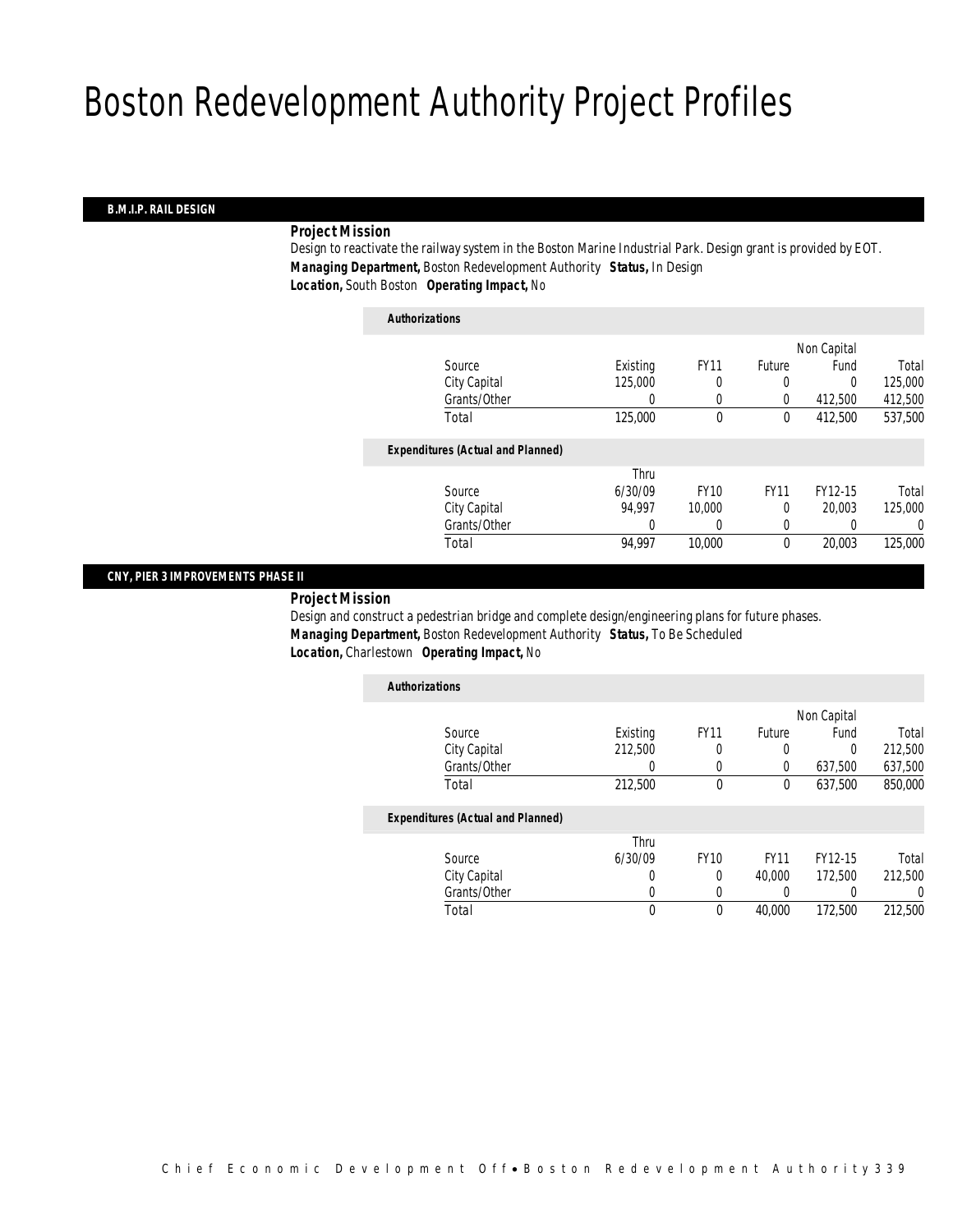# Boston Redevelopment Authority Project Profiles

#### *CNY, PIER 4 IMPROVEMENTS*

### *Project Mission*

Design the dredging and installation of floats, gangways, utilities, handrail improvements and a fender system at Pier 4 at the Charlestown Navy Yard. External marine facility construction funding anticipated. *Managing Department,* Boston Redevelopment Authority *Status,* To Be Scheduled *Location,* Charlestown *Operating Impact,* No

| <b>Authorizations</b>                    |          |             |             |             |           |
|------------------------------------------|----------|-------------|-------------|-------------|-----------|
|                                          |          |             |             | Non Capital |           |
| Source                                   | Existing | <b>FY11</b> | Future      | Fund        | Total     |
| City Capital                             | 627.500  | 0           | 0           | 0           | 627,500   |
| Grants/Other                             | 0        | 0           | 0           | 1,463,500   | 1,463,500 |
| Total                                    | 627,500  | 0           | 0           | 1.463.500   | 2,091,000 |
| <b>Expenditures (Actual and Planned)</b> |          |             |             |             |           |
|                                          | Thru     |             |             |             |           |
| Source                                   | 6/30/09  | <b>FY10</b> | <b>FY11</b> | FY12-15     | Total     |
| City Capital                             | 82.608   | 0           | 100,000     | 444.892     | 627.500   |
| Grants/Other                             | 0        | 0           | 0           |             | $\Omega$  |
| Total                                    | 82,608   | 0           | 100,000     | 444.892     | 627,500   |

### *DOWNTOWN CROSSING IMPROVEMENTS*

*Project Mission* 

Engineering services for the streets and areaways and redesign of the pedestrian mall in compliance with the Downtown Crossing Economic Improvement Initiative.

*Managing Department,* Boston Redevelopment Authority *Status,* To Be Scheduled

*Location,* Central Business District *Operating Impact,* No

| <b>Authorizations</b>                    |          |             |               |             |         |
|------------------------------------------|----------|-------------|---------------|-------------|---------|
|                                          |          |             |               | Non Capital |         |
| Source                                   | Existing | <b>FY11</b> | <b>Future</b> | Fund        | Total   |
| City Capital                             | 300,000  |             | 0             | 0           | 300,000 |
| Grants/Other                             | 0        | $\Omega$    | 0             | 0           | 0       |
| Total                                    | 300,000  | $\theta$    | $\mathbf 0$   | 0           | 300,000 |
| <b>Expenditures (Actual and Planned)</b> |          |             |               |             |         |
|                                          | Thru     |             |               |             |         |
| Source                                   | 6/30/09  | <b>FY10</b> | <b>FY11</b>   | FY12-15     | Total   |
| City Capital                             |          |             | 0             | 300,000     | 300,000 |
| Grants/Other                             |          | $\left($    |               |             | 0       |
| Total                                    | 0        | 0           | $\theta$      | 300,000     | 300,000 |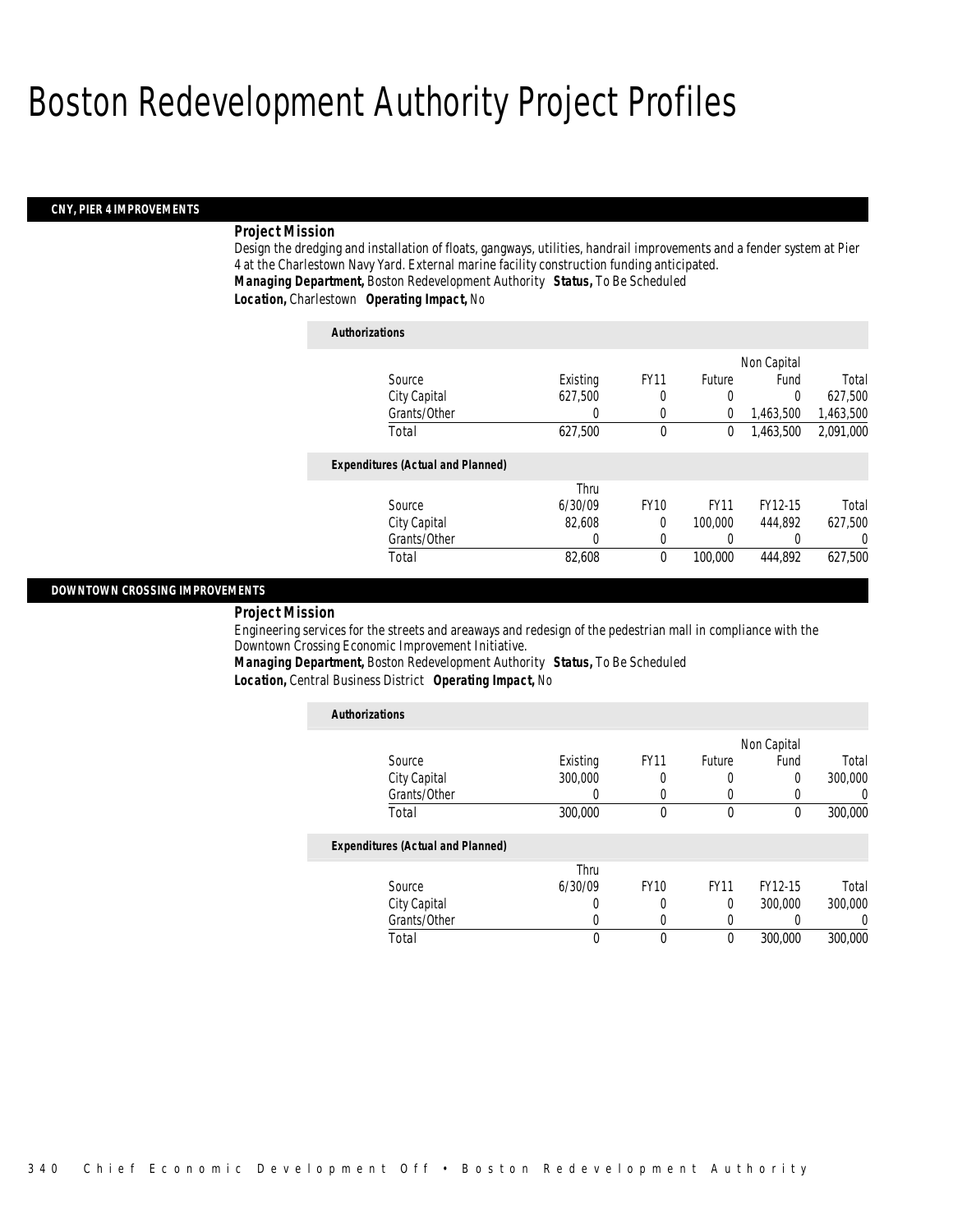# Boston Residents Jobs Policy Operating Budget

## *Brooke Woodson, Director Appropriation: 157*

## *Department Mission*

The mission of the Office of Boston Residents Jobs Policy (BRJP) is to increase construction employment opportunities for Boston's residents, minorities and women. The Boston Residents Jobs Ordinance sets goals on construction-related projects funded by or approved by the City. These goals aim to have 50% of the work hours performed by Boston residents, 25% by minorities, and 10% by women on a trade-by-trade basis.

## *FY11 Performance Strategies*

- To conduct periodic reviews of all covered projects reviewing statistical performance and Best Efforts to increase BRJP participation.
- To monitor construction contracts, both public and Developmental Impact Projects (DIPs), for compliance with the BRJ Ordinance.
- To report to the Boston Employment Commission (BEC).

| <b>Operating Budget</b>            | <b>Program Name</b>                 | Total Actual '08 | Total Actual '09 | Total Approp '10 | <b>Total Budget '11</b> |
|------------------------------------|-------------------------------------|------------------|------------------|------------------|-------------------------|
|                                    | <b>BEC/Residents Jobs</b>           | 489.952          | 461.835          | 446.777          | 460,865                 |
|                                    | <b>Total</b>                        | 489.952          | 461,835          | 446,777          | 460,865                 |
| <b>Selected Service Indicators</b> |                                     | Actual '08       | Actual '09       | Approp '10       | <b>Budget '11</b>       |
|                                    |                                     |                  |                  |                  |                         |
|                                    | Personnel Services<br>Non Personnel | 485,452<br>4,500 | 460.806<br>1.029 | 443.777<br>3,000 | 458,365<br>2,500        |
|                                    | <b>Total</b>                        | 489,952          | 461,835          | 446,777          | 460,865                 |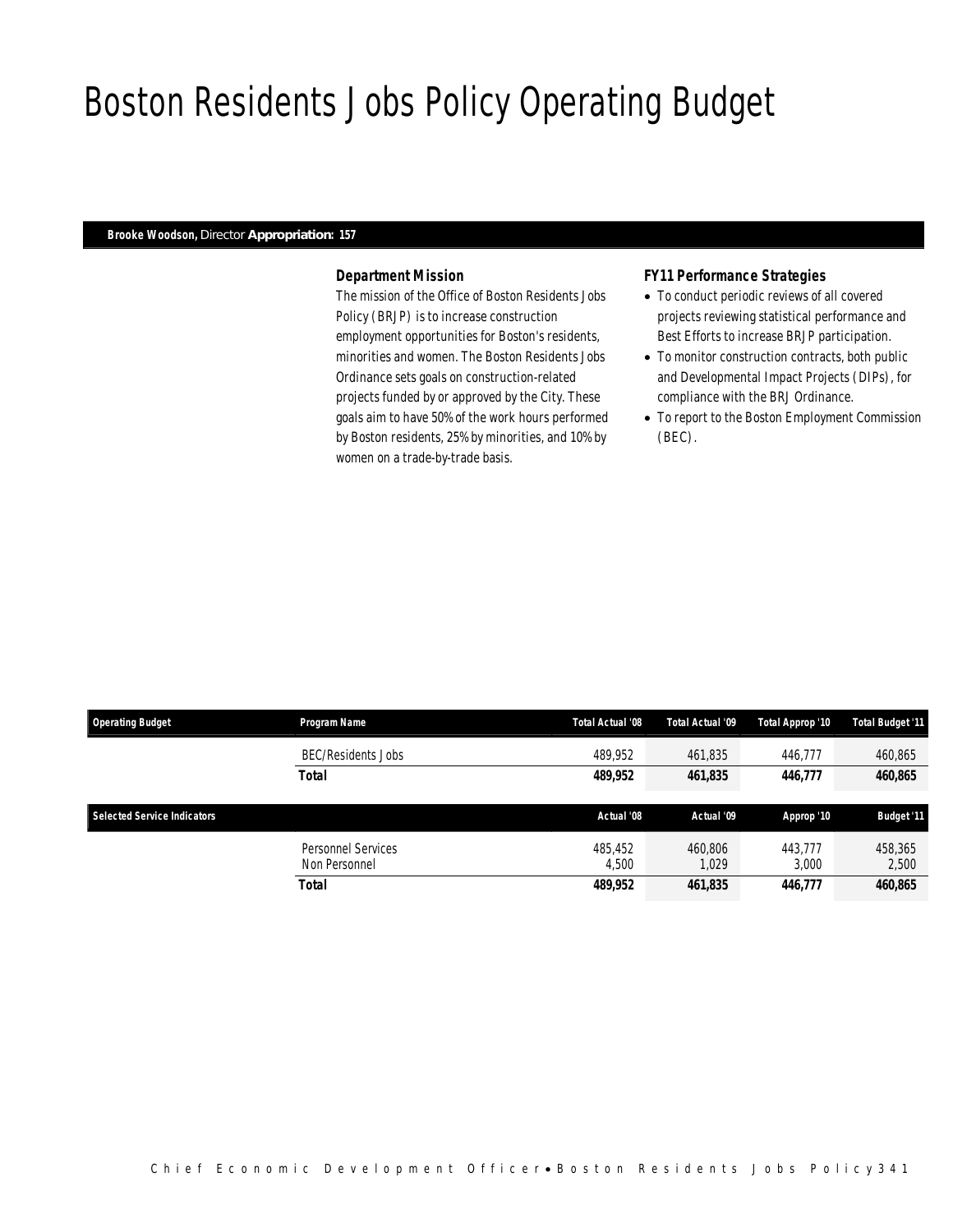# Boston Residents Jobs Policy Operating Budget



#### *Description of Services*

The Office of Boston Residents Jobs Policy (BRJP) monitors public and Development Impact Projects for BRJP participation, conducts preconstruction conferences, site visits, and quarterly reviews, reviews projects before the Boston Employment Commission (BEC), and advises the BEC staff of compliance issues for Director's meetings, subcommittee meetings and close out analyses. The Office monitors federally-assisted projects for compliance with federal labor standards and prevailing wages. The Office also targets low performing contractors and conducts corrective action meetings, prepares briefings, and tracks subsequent performance for improvements. The Jobs Bank assists Boston residents, minorities and women who are seeking construction employment and contractors who are seeking to employ Boston residents, minorities and women on monitored projects.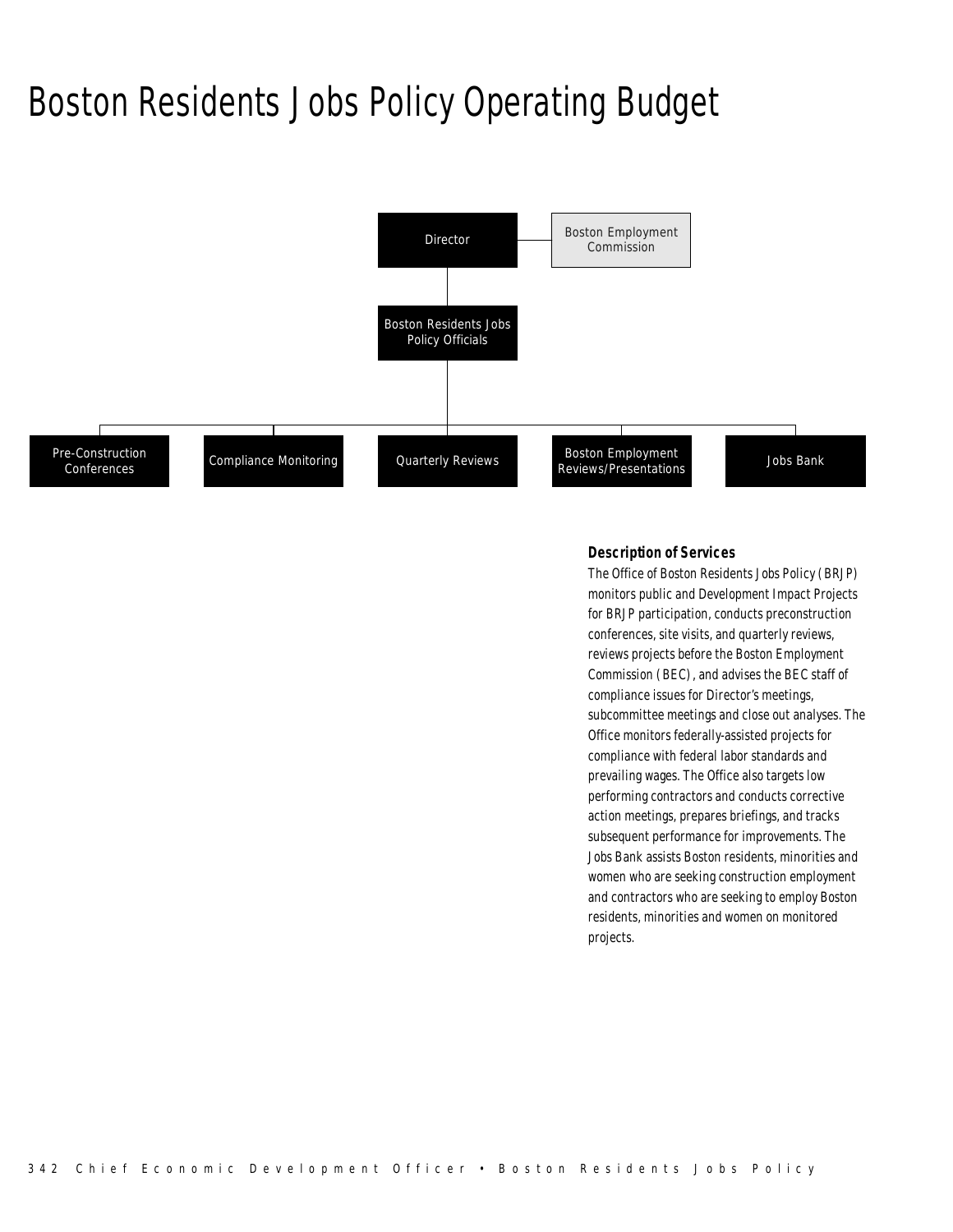# Department History

| <b>Personnel Services</b>       |                                                                         | FY08 Expenditure                | FY09 Expenditure            | FY10 Appropriation           | FY11 Adopted                 | Inc/Dec 10 vs 11                 |
|---------------------------------|-------------------------------------------------------------------------|---------------------------------|-----------------------------|------------------------------|------------------------------|----------------------------------|
|                                 | 51000 Permanent Employees                                               | 485,452                         | 460,806                     | 443,777                      | 458,365                      | 14,588                           |
|                                 | 51100 Emergency Employees                                               | 0                               | $\mathbf 0$                 | 0                            | 0                            | $\mathbf 0$                      |
|                                 | 51200 Overtime                                                          | $\mathbf 0$                     | $\boldsymbol{0}$            | $\boldsymbol{0}$             | $\mathbf 0$                  | $\overline{0}$                   |
|                                 | 51600 Unemployment Compensation<br>51700 Workers' Compensation          | 0<br>$\overline{0}$             | 0<br>$\theta$               | $\mathbf{0}$<br>$\mathbf{0}$ | $\mathbf{0}$<br>$\mathbf{0}$ | $\overline{0}$<br>$\overline{0}$ |
|                                 | <b>Total Personnel Services</b>                                         | 485,452                         | 460,806                     | 443,777                      | 458,365                      | 14,588                           |
| <b>Contractual Services</b>     |                                                                         | FY08 Expenditure                | FY09 Expenditure            | FY10 Appropriation           | FY11 Adopted                 | Inc/Dec 10 vs 11                 |
|                                 | 52100 Communications                                                    | $\boldsymbol{0}$                | $\boldsymbol{0}$            | $\boldsymbol{0}$             | $\boldsymbol{0}$             | $\mathbf 0$                      |
|                                 | 52200 Utilities                                                         | $\overline{0}$                  | $\boldsymbol{0}$            | $\mathbf{0}$                 | $\mathbf 0$                  | $\mathbf 0$                      |
|                                 | 52400 Snow Removal                                                      | $\Omega$                        | $\mathbf{0}$                | $\mathbf{0}$                 | $\mathbf{0}$                 | $\mathbf{0}$                     |
|                                 | 52500 Garbage/Waste Removal                                             | $\overline{0}$                  | 0                           | $\mathbf 0$                  | $\mathbf{0}$                 | $\mathbf{0}$                     |
|                                 | 52600 Repairs Buildings & Structures                                    | $\Omega$                        | 0                           | $\mathbf{0}$                 | $\mathbf{0}$                 | $\mathbf 0$                      |
|                                 | 52700 Repairs & Service of Equipment<br>52800 Transportation of Persons | 0<br>$\overline{0}$             | $\boldsymbol{0}$<br>0       | $\mathbf{0}$<br>$\mathbf{0}$ | $\mathbf 0$<br>$\mathbf{0}$  | $\mathbf{0}$<br>$\mathbf 0$      |
|                                 | 52900 Contracted Services                                               | $\overline{0}$                  | 360                         | 1,500                        | 1,000                        | $-500$                           |
|                                 | <b>Total Contractual Services</b>                                       | 0                               | 360                         | 1,500                        | 1,000                        | $-500$                           |
| <b>Supplies &amp; Materials</b> |                                                                         | FY08 Expenditure                | FY09 Expenditure            | FY10 Appropriation           | FY11 Adopted                 | Inc/Dec 10 vs 11                 |
|                                 | 53000 Auto Energy Supplies                                              | $\boldsymbol{0}$                | $\boldsymbol{0}$            | $\boldsymbol{0}$             | $\mathbf 0$                  | $\mathbf{0}$                     |
|                                 | 53200 Food Supplies                                                     | $\mathbf 0$                     | $\boldsymbol{0}$            | $\mathbf{0}$                 | $\mathbf 0$                  | $\mathbf{0}$                     |
|                                 | 53400 Custodial Supplies                                                | $\overline{0}$                  | 0                           | $\mathbf{0}$                 | $\mathbf{0}$                 | $\overline{0}$                   |
|                                 | 53500 Med, Dental, & Hosp Supply                                        | $\mathbf 0$                     | $\boldsymbol{0}$            | $\boldsymbol{0}$             | $\mathbf{0}$                 | $\overline{0}$                   |
|                                 | 53600 Office Supplies and Materials                                     | 3,097                           | 669                         | 1,500                        | 1,500                        | $\mathbf 0$                      |
|                                 | 53700 Clothing Allowance                                                | $\mathbf{0}$                    | $\mathbf 0$                 | 0                            | 0                            | $\overline{0}$                   |
|                                 | 53800 Educational Supplies & Mat<br>53900 Misc Supplies & Materials     | 0<br>$\overline{0}$             | $\mathbf 0$<br>$\mathbf{0}$ | $\mathbf{0}$<br>$\mathbf{0}$ | $\mathbf{0}$<br>$\mathbf{0}$ | $\mathbf{0}$<br>$\overline{0}$   |
|                                 | <b>Total Supplies &amp; Materials</b>                                   | 3,097                           | 669                         | 1,500                        | 1,500                        | $\mathbf{0}$                     |
| <b>Current Chgs &amp; Oblig</b> |                                                                         | FY08 Expenditure                | FY09 Expenditure            | FY10 Appropriation           | FY11 Adopted                 | Inc/Dec 10 vs 11                 |
|                                 | 54300 Workers' Comp Medical                                             | $\boldsymbol{0}$                | $\boldsymbol{0}$            | $\boldsymbol{0}$             | $\boldsymbol{0}$             | $\mathbf{0}$                     |
|                                 | 54400 Legal Liabilities                                                 | $\mathbf 0$                     | $\boldsymbol{0}$            | $\mathbf{0}$                 | $\mathbf 0$                  | $\mathbf{0}$                     |
|                                 | 54500 Aid To Veterans                                                   | $\overline{0}$                  | 0                           | $\mathbf{0}$                 | $\mathbf{0}$                 | $\overline{0}$                   |
|                                 | 54600 Current Charges H&I                                               | $\mathbf 0$                     | 0                           | $\mathbf{0}$                 | $\mathbf 0$                  | $\overline{0}$                   |
|                                 | 54700 Indemnification                                                   | $\mathbf 0$                     | $\mathbf{0}$                | $\mathbf{0}$                 | $\mathbf{0}$                 | $\mathbf 0$                      |
|                                 | 54900 Other Current Charges                                             | 485                             | $\mathbf 0$                 | $\mathbf{0}$                 | $\mathbf 0$                  | $\mathbf{0}$                     |
|                                 | Total Current Chgs & Oblig                                              | 485                             | 0                           | $\mathbf{0}$                 | $\mathbf{0}$                 | $\overline{0}$                   |
| Equipment                       |                                                                         | FY08 Expenditure                | FY09 Expenditure            | FY10 Appropriation           | FY11 Adopted                 | Inc/Dec 10 vs 11                 |
|                                 | 55000 Automotive Equipment                                              | $\boldsymbol{0}$                | $\boldsymbol{0}$            | $\mathbf 0$                  | $\mathbf 0$                  | $\mathbf 0$                      |
|                                 | 55400 Lease/Purchase                                                    | $\overline{0}$                  | $\Omega$                    | $\overline{0}$               | $\mathbf{0}$                 | $\overline{0}$                   |
|                                 | 55600 Office Furniture & Equipment                                      | 273                             | 0                           | $\boldsymbol{0}$             | $\mathbf 0$                  | $\mathbf 0$                      |
|                                 | 55900 Misc Equipment<br><b>Total Equipment</b>                          | 645<br>918                      | 0<br>0                      | $\boldsymbol{0}$<br>0        | $\mathbf 0$<br>0             | $\mathbf 0$<br>0                 |
| <b>Other</b>                    |                                                                         | FY08 Expenditure                | FY09 Expenditure            | FY10 Appropriation           | FY11 Adopted                 | Inc/Dec 10 vs 11                 |
|                                 |                                                                         |                                 |                             |                              |                              |                                  |
|                                 | 56200 Special Appropriation                                             | $\boldsymbol{0}$                | $\pmb{0}$                   | $\boldsymbol{0}$             | $\boldsymbol{0}$             | 0                                |
|                                 | 57200 Structures & Improvements<br>58000 Land & Non-Structure           | $\boldsymbol{0}$<br>$\mathbf 0$ | 0<br>0                      | 0<br>$\boldsymbol{0}$        | 0<br>$\mathbf 0$             | $\mathbf 0$<br>$\mathbf 0$       |
|                                 | <b>Total Other</b>                                                      | 0                               | 0                           | 0                            | 0                            | 0                                |
|                                 | <b>Grand Total</b>                                                      | 489,952                         | 461,835                     | 446,777                      | 460,865                      | 14,088                           |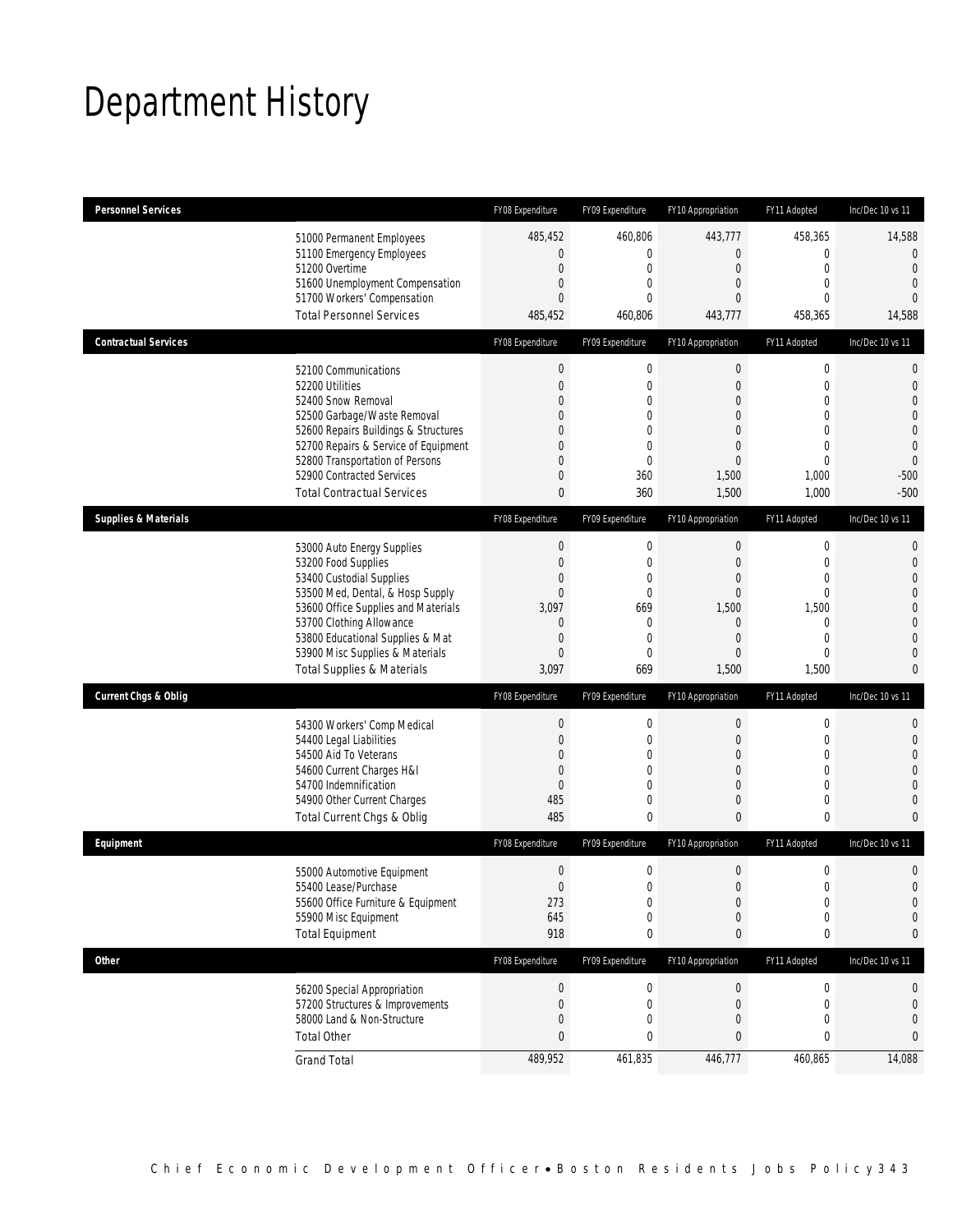# Department Personnel

| Title                                         | Union<br>Code                      | Grade    | Position     | FY11 Salary       | Title                        | Union<br>Code          | Grade    | Position     | FY11 Salary      |
|-----------------------------------------------|------------------------------------|----------|--------------|-------------------|------------------------------|------------------------|----------|--------------|------------------|
| Sr Research Analyst (BRJP)<br>Prin Accountant | SU <sub>4</sub><br>SU <sub>4</sub> | 18<br>16 | 3.00<br>1.00 | 223,563<br>61,278 | Adm Asst<br>Principal Clerk  | SU4<br>SU <sub>4</sub> | 15<br>10 | 1.00<br>1.00 | 44,520<br>40,659 |
|                                               |                                    |          |              |                   | Prin Admin Assistant         | SE <sub>1</sub>        | 08       | 1.00         | 86,844           |
|                                               |                                    |          |              |                   | <b>Total</b>                 |                        |          | 7            | 456,865          |
|                                               |                                    |          |              |                   | <b>Adjustments</b>           |                        |          |              |                  |
|                                               |                                    |          |              |                   | <b>Differential Payments</b> |                        |          |              | $\overline{0}$   |
|                                               |                                    |          |              |                   | Other                        |                        |          |              | 1,500            |
|                                               |                                    |          |              |                   | Chargebacks                  |                        |          |              | $\mathbf{0}$     |
|                                               |                                    |          |              |                   | Salary Savings               |                        |          |              | $\mathbf 0$      |
|                                               |                                    |          |              |                   | <b>FY11 Total Request</b>    |                        |          |              | 458,365          |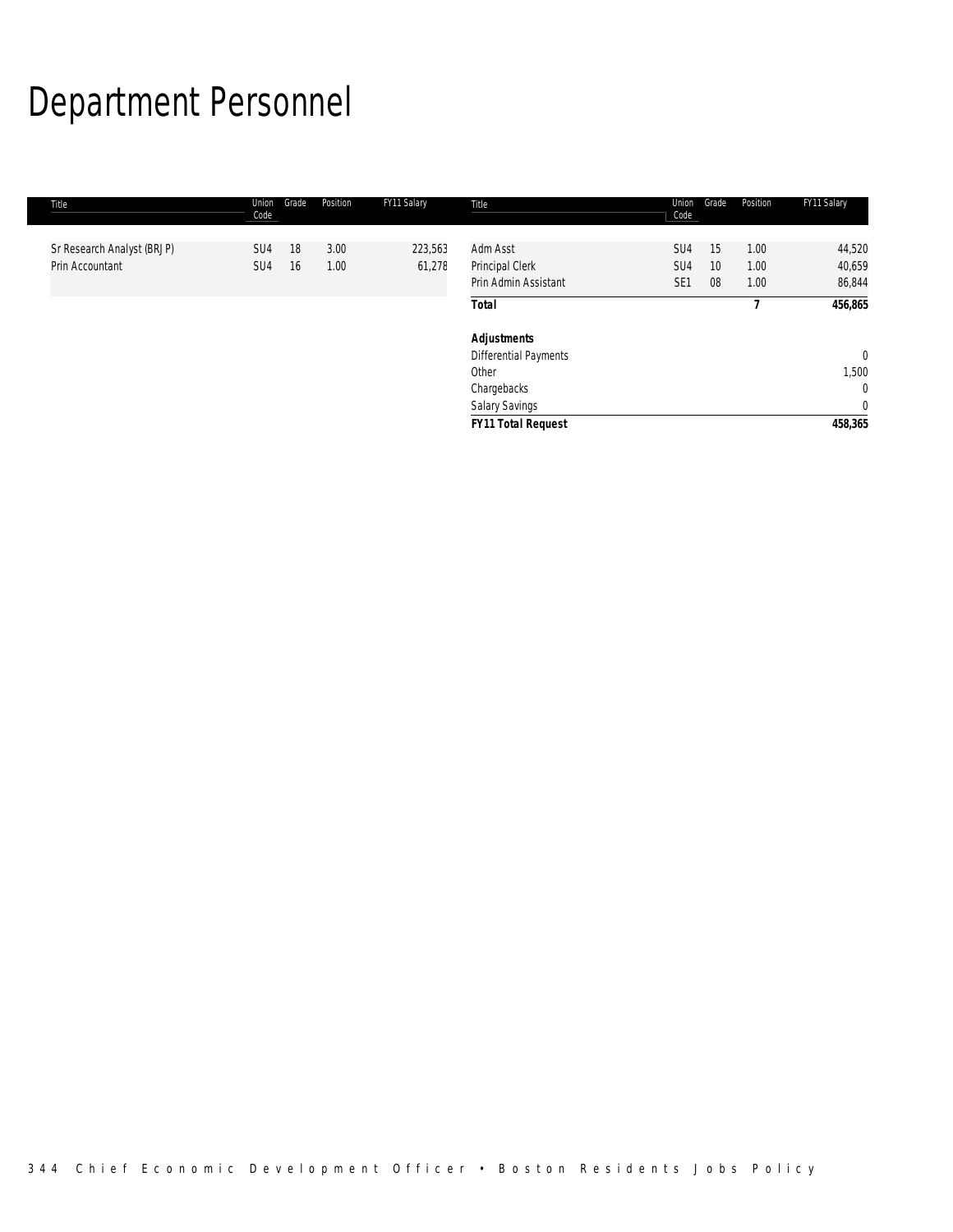# Program 1. BEC/Residents Jobs

## *Ola Fields, Manager Organization: 157100*

### *Program Description*

The mission of the Boston Employment Commission (BEC)/Residents Jobs Program is to increase the employment opportunities for Boston's residents, minorities, and women. The Boston Residents Jobs Ordinance sets goals on construction-related projects funded by or approved by the City. These goals aim to have 50% of the work hours performed by Boston residents, 25% by minorities, and 10% by women on a trade-by-trade basis.

# *Program Strategies*

- To conduct periodic reviews of all covered projects reviewing statistical performance and Best Efforts to increase BRJP participation.
- To monitor construction contracts, both public and Developmental Impact Projects (DIPs), for compliance with the BRJ Ordinance.
- To report to the Boston Employment Commission (BEC).

| <b>Performance Measures</b> |                                                                 | Actual '08 | Actual '09 | Projected '10 | Target '11        |
|-----------------------------|-----------------------------------------------------------------|------------|------------|---------------|-------------------|
|                             | % of work hours performed by Boston residents                   | 30%        | 28%        | 36%           | 50%               |
|                             | % of work hours performed by minorities                         | 36%        | 34%        | 39%           | 25%               |
|                             | % of work hours performed by women                              | 3%         | 3%         | 3%            | 10%               |
|                             | Corrective action meetings held                                 | 167        | 177        | 70            | 75                |
|                             | Periodic reviews conducted                                      | 38         | 31         | 16            | 5                 |
|                             | Project reviews and presentations for<br>contractors/developers | 37         | 38         | 46            | 48                |
|                             | Site visits conducted                                           | 213        | 233        | 180           | 200               |
| Selected Service Indicators |                                                                 | Actual '08 | Actual '09 | Approp '10    | <b>Budget '11</b> |
|                             | Personnel Services                                              | 485,452    | 460.806    | 443.777       | 458,365           |
|                             | Non Personnel                                                   | 4,500      | 1.029      | 3,000         | 2,500             |
|                             | Total                                                           | 489.952    | 461.835    | 446,777       | 460.865           |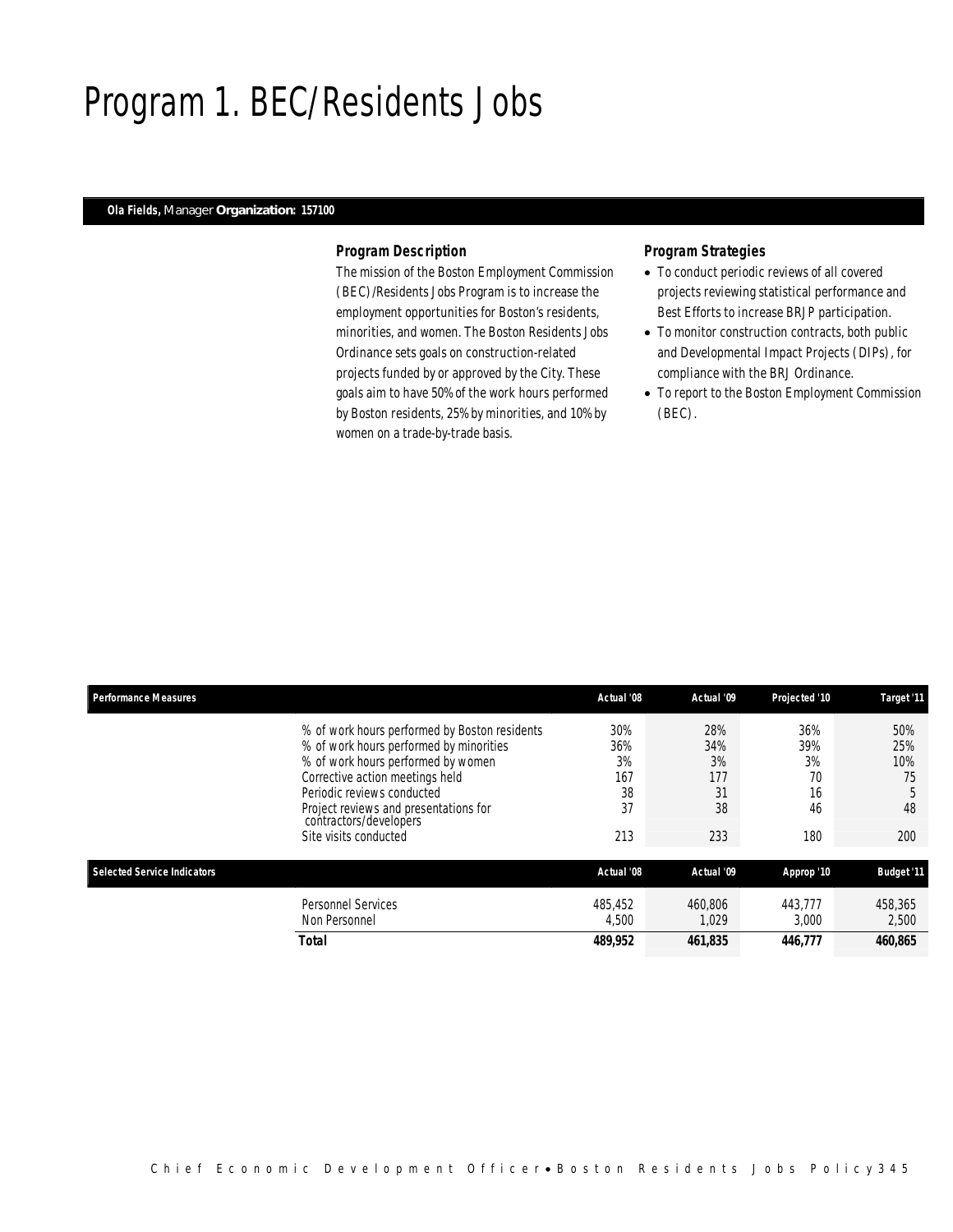346 Chief Economic Developm ent Officer • Boston Re sidents Jobs Policy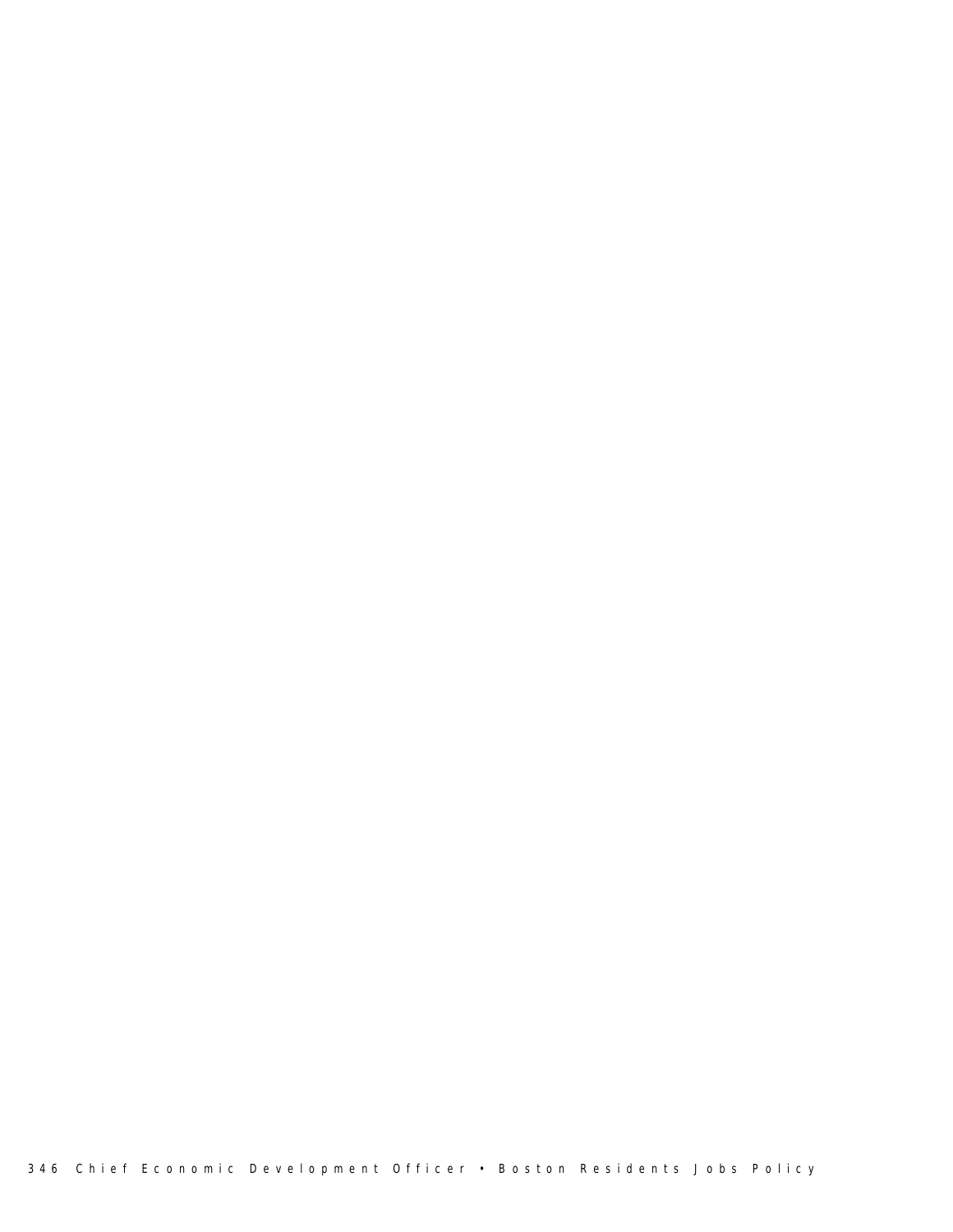# Small & Local Business Operating Budget

### *Brooke Woodson, Director Appropriation: 156*

## *Department Mission*

The mission of the Small and Local Business Enterprise Office is to create economic opportunity by certifying the availability of and advocating for minority and women-owned business enterprises (MWBEs) to City departments, and advocating on behalf of small and Boston-based business enterprises (SLBEs) to help them compete successfully for City contracts as well as in the Boston area's economy as a whole.

### *FY11 Performance Strategies*

- To ensure timely certification of SLBE and MWBE applications.
- To increase the proportion of small, local, minority, and women owned businesses that receive City contracts.

| <b>Operating Budget</b>     | Program Name                               | Total Actual '08  | Total Actual '09  | Total Approp '10  | <b>Total Budget '11</b> |
|-----------------------------|--------------------------------------------|-------------------|-------------------|-------------------|-------------------------|
|                             | Small and Local Business                   | 575.646           | 594,859           | 604,408           | 599,714                 |
|                             | Total                                      | 575.646           | 594,859           | 604,408           | 599,714                 |
| Selected Service Indicators |                                            | Actual '08        | Actual '09        | Approp '10        | <b>Budget '11</b>       |
|                             | <b>Personnel Services</b><br>Non Personnel | 557.416<br>18.230 | 578.690<br>16.169 | 593,508<br>10,900 | 589,314<br>10,400       |
|                             | Total                                      | 575,646           | 594,859           | 604,408           | 599,714                 |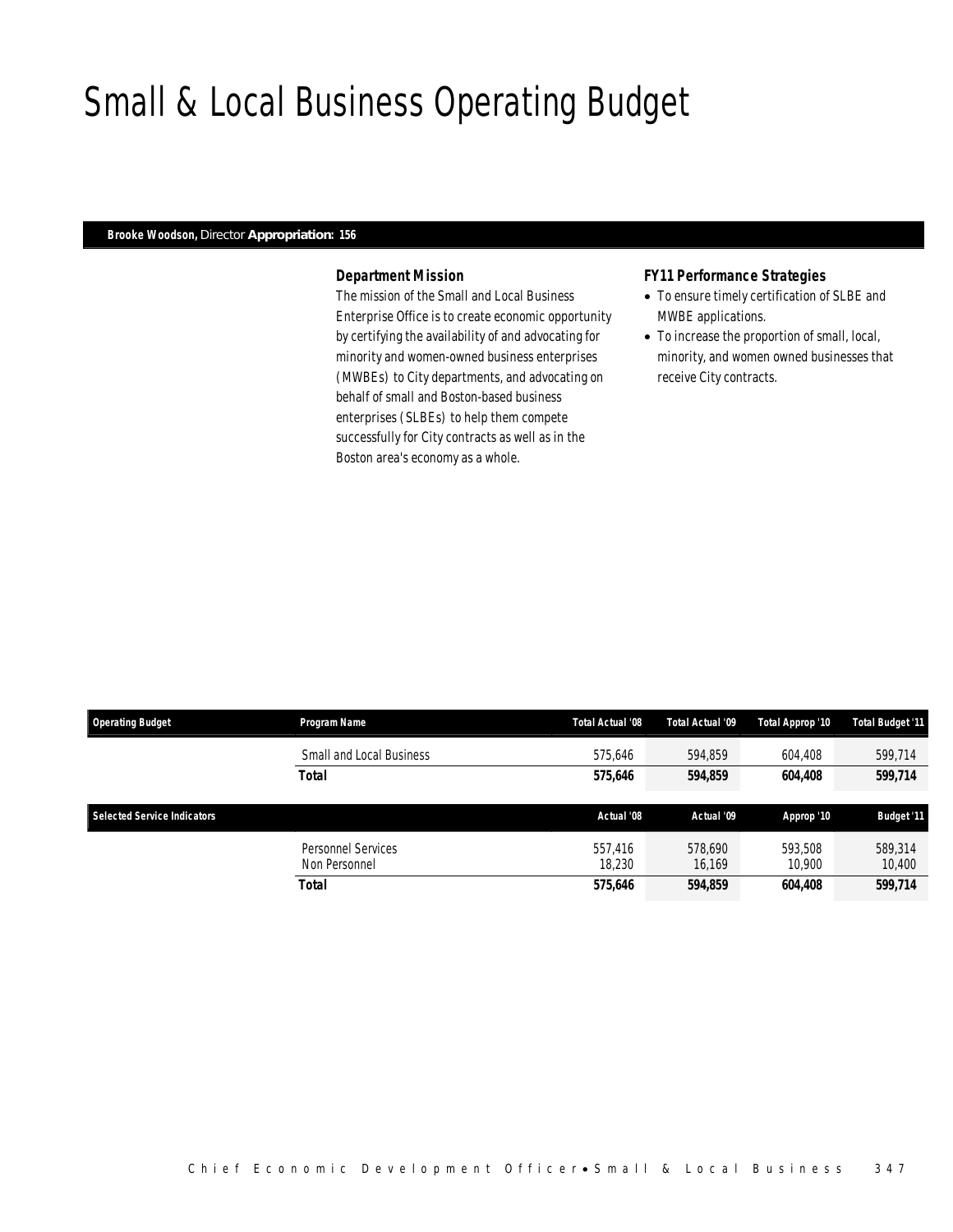# Small & Local Business Operating Budget



## *Authorizing Statutes*

- 2003 Executive Order on Small and Local Business Enterprise Department.
- CBC Ord. §§ 4-4.1-4-4.10.

#### *Description of Services*

The Small and Local Business Enterprise Office assists City departments to contract with minority and women-owned businesses and small and Boston-based businesses. The Office provides outreach to minority, women, small and local businesses and assistance to City departments. It also monitors the performance of City departments and produces quarterly and annual performance reports. The Office promotes MWBE and SLBE participation on all City of Boston construction projects.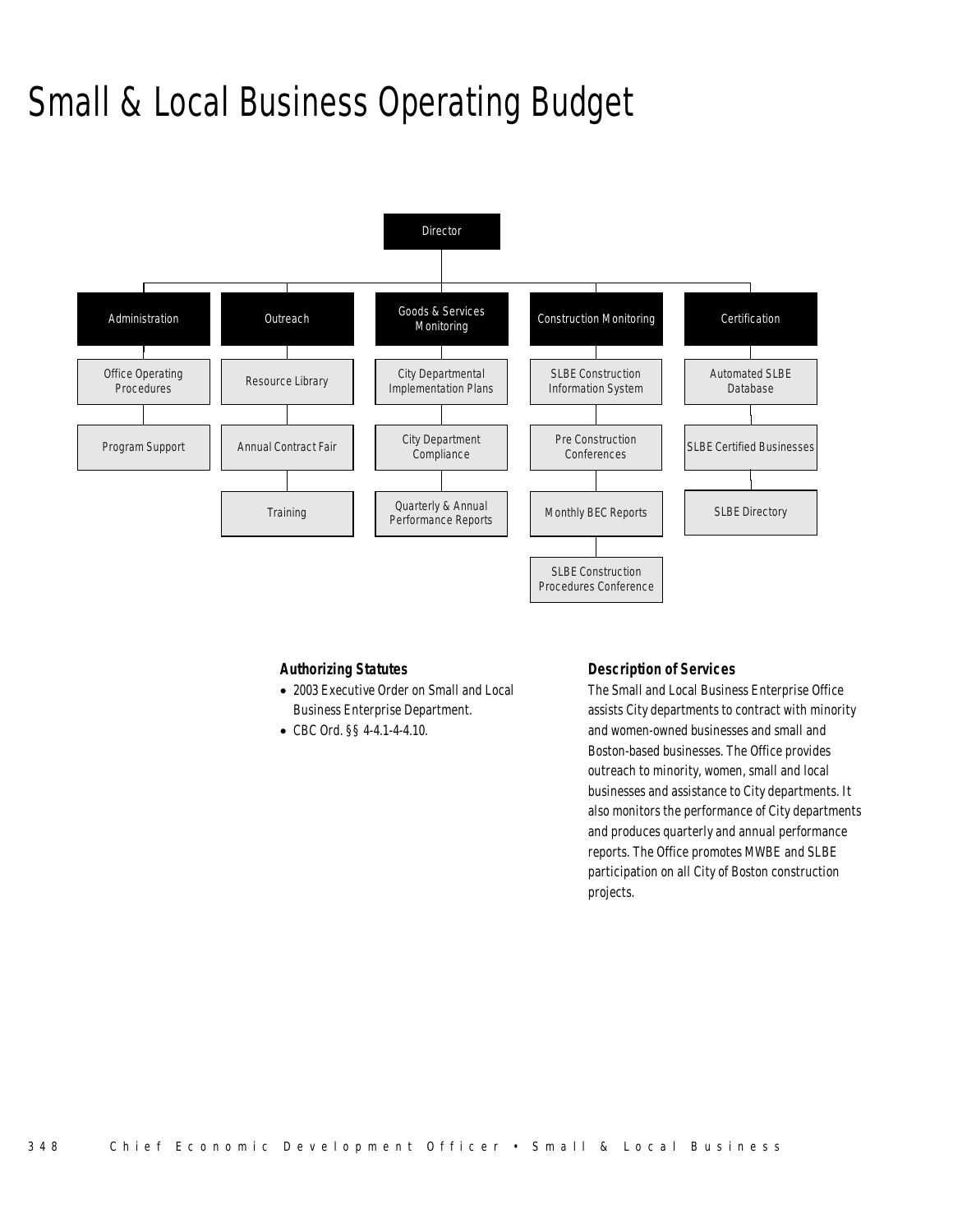# Department History

| <b>Personnel Services</b>       |                                                                     | FY08 Expenditure               | FY09 Expenditure            | FY10 Appropriation               | FY11 Adopted                 | Inc/Dec 10 vs 11                 |
|---------------------------------|---------------------------------------------------------------------|--------------------------------|-----------------------------|----------------------------------|------------------------------|----------------------------------|
|                                 | 51000 Permanent Employees                                           | 525,397                        | 553,212                     | 593,508                          | 589,314                      | $-4,194$                         |
|                                 | 51100 Emergency Employees                                           | 0                              | $\mathbf 0$                 | $\mathbf 0$                      | $\mathbf 0$                  | $\mathbf 0$                      |
|                                 | 51200 Overtime<br>51600 Unemployment Compensation                   | $\mathbf 0$<br>$\overline{0}$  | $\mathbf 0$<br>$\theta$     | $\boldsymbol{0}$<br>$\mathbf{0}$ | $\mathbf{0}$<br>$\mathbf{0}$ | $\overline{0}$<br>$\overline{0}$ |
|                                 | 51700 Workers' Compensation                                         | 32,019                         | 25,478                      | $\overline{0}$                   | $\mathbf{0}$                 | $\overline{0}$                   |
|                                 | <b>Total Personnel Services</b>                                     | 557,416                        | 578,690                     | 593,508                          | 589,314                      | -4,194                           |
| <b>Contractual Services</b>     |                                                                     | FY08 Expenditure               | FY09 Expenditure            | FY10 Appropriation               | FY11 Adopted                 | Inc/Dec 10 vs 11                 |
|                                 | 52100 Communications                                                | 4,605                          | 4,559                       | 5,400                            | 5,400                        | 0                                |
|                                 | 52200 Utilities                                                     | 0                              | $\mathbf 0$                 | $\mathbf 0$                      | $\mathbf 0$                  | $\mathbf 0$                      |
|                                 | 52400 Snow Removal                                                  | $\overline{0}$                 | $\mathbf{0}$                | $\overline{0}$                   | $\mathbf{0}$                 | $\overline{0}$                   |
|                                 | 52500 Garbage/Waste Removal<br>52600 Repairs Buildings & Structures | $\overline{0}$<br>$\mathbf{0}$ | $\mathbf{0}$<br>$\mathbf 0$ | $\mathbf{0}$<br>$\mathbf{0}$     | $\mathbf 0$<br>$\mathbf{0}$  | $\mathbf{0}$<br>$\mathbf 0$      |
|                                 | 52700 Repairs & Service of Equipment                                | $\mathbf{0}$                   | 295                         | 1,250                            | 1,250                        | $\mathbf{0}$                     |
|                                 | 52800 Transportation of Persons                                     | $\mathbf{0}$                   | $\mathbf 0$                 | 0                                | $\mathbf{0}$                 | $\theta$                         |
|                                 | 52900 Contracted Services                                           | 1,651                          | 987                         | 2,000                            | 1,500                        | $-500$                           |
|                                 | <b>Total Contractual Services</b>                                   | 6,256                          | 5,841                       | 8,650                            | 8,150                        | $-500$                           |
| <b>Supplies &amp; Materials</b> |                                                                     | FY08 Expenditure               | FY09 Expenditure            | FY10 Appropriation               | FY11 Adopted                 | Inc/Dec 10 vs 11                 |
|                                 | 53000 Auto Energy Supplies                                          | $\boldsymbol{0}$               | $\boldsymbol{0}$            | $\boldsymbol{0}$                 | $\mathbf 0$                  | $\mathbf{0}$                     |
|                                 | 53200 Food Supplies                                                 | $\overline{0}$                 | $\mathbf 0$                 | $\boldsymbol{0}$                 | $\mathbf{0}$                 | $\mathbf{0}$                     |
|                                 | 53400 Custodial Supplies                                            | $\mathbf{0}$                   | $\mathbf 0$                 | $\mathbf{0}$                     | $\mathbf{0}$                 | $\overline{0}$                   |
|                                 | 53500 Med, Dental, & Hosp Supply                                    | $\overline{0}$                 | $\mathbf{0}$                | $\boldsymbol{0}$                 | $\mathbf{0}$                 | $\mathbf{0}$                     |
|                                 | 53600 Office Supplies and Materials                                 | 1,208                          | 1,258                       | 1,500                            | 1,500                        | $\mathbf 0$<br>$\overline{0}$    |
|                                 | 53700 Clothing Allowance<br>53800 Educational Supplies & Mat        | 0<br>0                         | $\mathbf 0$<br>$\mathbf 0$  | $\mathbf 0$<br>$\mathbf{0}$      | $\mathbf 0$<br>$\mathbf{0}$  | $\overline{0}$                   |
|                                 | 53900 Misc Supplies & Materials                                     | $\overline{0}$                 | $\mathbf{0}$                | $\overline{0}$                   | $\mathbf{0}$                 | $\overline{0}$                   |
|                                 | <b>Total Supplies &amp; Materials</b>                               | 1,208                          | 1,258                       | 1,500                            | 1,500                        | $\mathbf{0}$                     |
| <b>Current Chgs &amp; Oblig</b> |                                                                     | FY08 Expenditure               | FY09 Expenditure            | FY10 Appropriation               | FY11 Adopted                 | Inc/Dec 10 vs 11                 |
|                                 | 54300 Workers' Comp Medical                                         | 4,599                          | 8,375                       | $\boldsymbol{0}$                 | $\mathbf 0$                  | $\mathbf 0$                      |
|                                 | 54400 Legal Liabilities                                             | 0                              | $\mathbf 0$                 | $\boldsymbol{0}$                 | $\mathbf{0}$                 | $\mathbf 0$                      |
|                                 | 54500 Aid To Veterans                                               | $\mathbf{0}$                   | $\mathbf{0}$                | $\mathbf{0}$                     | $\mathbf{0}$                 | $\overline{0}$                   |
|                                 | 54600 Current Charges H&I                                           | 0                              | $\mathbf{0}$                | $\mathbf{0}$                     | $\mathbf{0}$                 | $\overline{0}$                   |
|                                 | 54700 Indemnification                                               | $\mathbf{0}$                   | $\mathbf{0}$                | $\mathbf{0}$                     | $\mathbf{0}$                 | $\mathbf 0$                      |
|                                 | 54900 Other Current Charges                                         | 1,507                          | 695                         | 750                              | 750                          | $\mathbf{0}$                     |
|                                 | Total Current Chgs & Oblig                                          | 6,106                          | 9,070                       | 750                              | 750                          | $\mathbf{0}$                     |
| Equipment                       |                                                                     | FY08 Expenditure               | FY09 Expenditure            | FY10 Appropriation               | FY11 Adopted                 | Inc/Dec 10 vs 11                 |
|                                 | 55000 Automotive Equipment                                          | $\mathbf 0$                    | $\mathbf 0$                 | $\mathbf 0$                      | $\mathbf 0$                  | $\mathbf 0$                      |
|                                 | 55400 Lease/Purchase                                                | $\Omega$                       | $\Omega$                    | 0                                | $\Omega$                     | $\Omega$                         |
|                                 | 55600 Office Furniture & Equipment                                  | 2,050                          | $\boldsymbol{0}$            | $\boldsymbol{0}$                 | $\boldsymbol{0}$             | $\mathbf 0$                      |
|                                 | 55900 Misc Equipment                                                | 2,610                          | 0                           | 0                                | $\mathbf 0$                  | $\mathbf 0$                      |
|                                 | <b>Total Equipment</b>                                              | 4,660                          | 0                           | 0                                | $\boldsymbol{0}$             | 0                                |
| Other                           |                                                                     | FY08 Expenditure               | FY09 Expenditure            | FY10 Appropriation               | FY11 Adopted                 | Inc/Dec 10 vs 11                 |
|                                 | 56200 Special Appropriation                                         | $\boldsymbol{0}$               | 0                           | $\pmb{0}$                        | $\boldsymbol{0}$             | 0                                |
|                                 | 57200 Structures & Improvements                                     | 0                              | $\boldsymbol{0}$            | 0                                | $\mathbf 0$                  | $\theta$                         |
|                                 | 58000 Land & Non-Structure                                          | 0                              | $\mathbf 0$                 | 0                                | $\mathbf 0$                  | $\mathbf 0$                      |
|                                 | <b>Total Other</b>                                                  | 0                              | 0                           | 0                                | 0                            | 0                                |
|                                 | <b>Grand Total</b>                                                  | 575,646                        | 594,859                     | 604,408                          | 599,714                      | $-4,694$                         |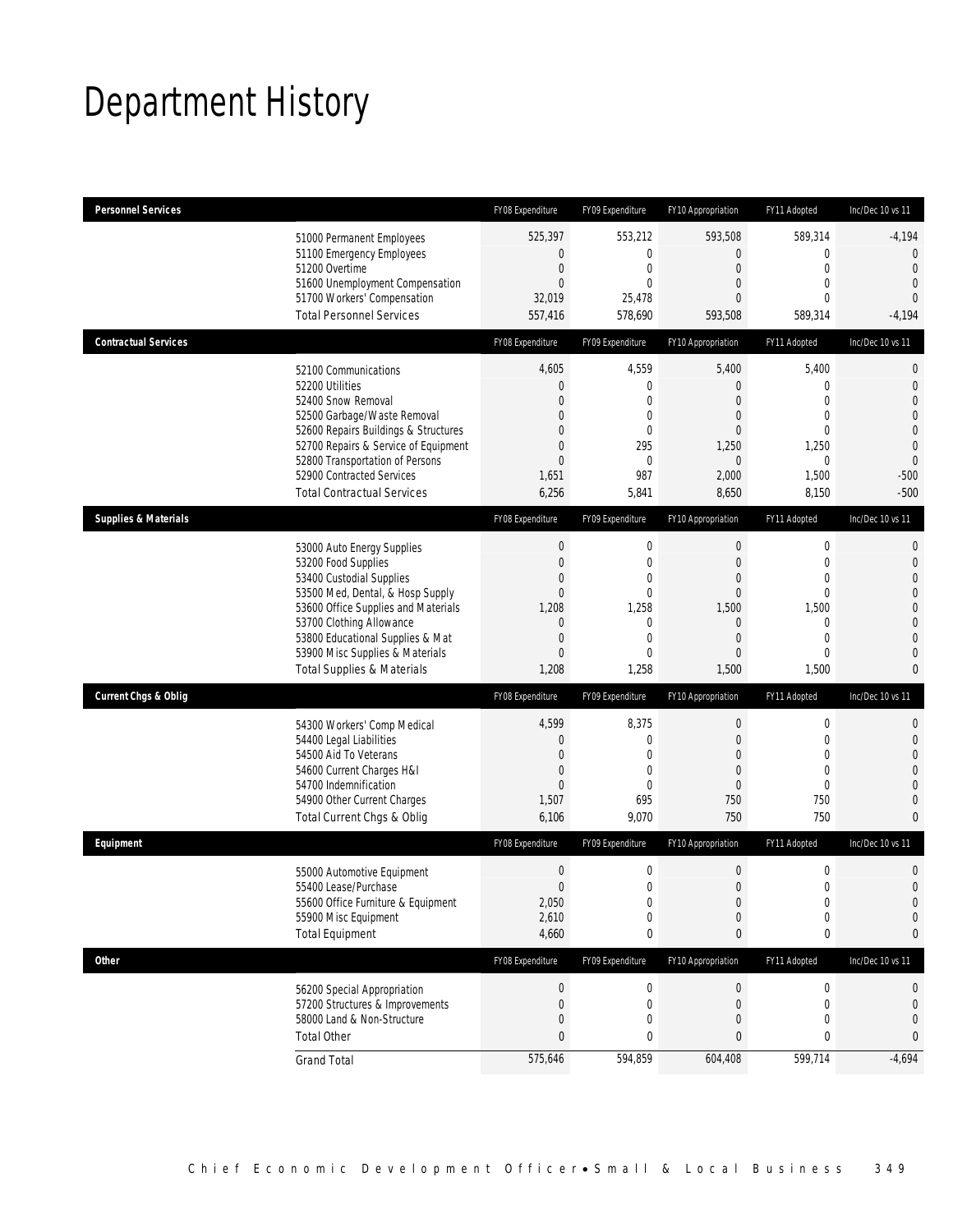# Department Personnel

| Title                               | Union<br>Code          | Grade    | Position     | FY11 Salary       | Title                                        | Union<br>Code                      | Grade    | Position     | FY11 Salary          |
|-------------------------------------|------------------------|----------|--------------|-------------------|----------------------------------------------|------------------------------------|----------|--------------|----------------------|
| Office Manager<br>Admin Asst (MWBE) | SU <sub>4</sub><br>SU4 | 16<br>16 | 1.00<br>2.00 | 61,278<br>122,556 | Prin Admin Assistant<br>Prin Admin Assistant | SE <sub>1</sub><br>EXM             | 08<br>08 | 1.00<br>1.00 | 86,844<br>86,844     |
| Exec Asst (MWBE)                    | EXM                    | NG       | 1.00         | 104,598           | Sr Adm Anl<br>Prin Research Analyst          | SE <sub>1</sub><br>SE <sub>1</sub> | 06<br>06 | 1.00<br>1.00 | 72,313<br>72,313     |
|                                     |                        |          |              |                   | <b>Total</b>                                 |                                    |          | 8            | 606,746              |
|                                     |                        |          |              |                   | <b>Adjustments</b><br>Differential Payments  |                                    |          |              | $\mathbf 0$          |
|                                     |                        |          |              |                   | Other<br>Chargebacks                         |                                    |          |              | 2,006<br>$\theta$    |
|                                     |                        |          |              |                   | Salary Savings<br><b>FY11 Total Request</b>  |                                    |          |              | $-19,438$<br>589,314 |